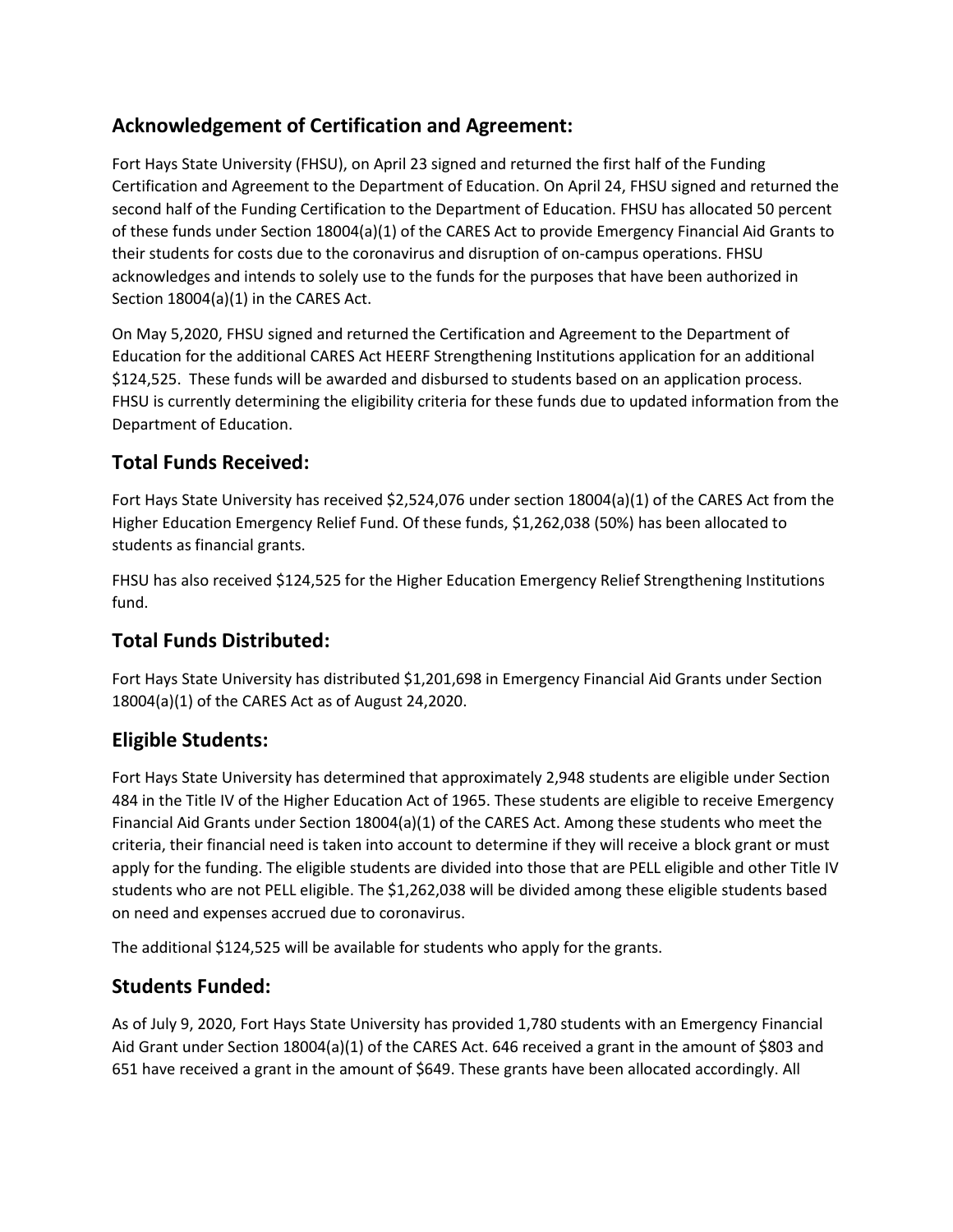other eligible students must apply to receive the excess funds. FHSU is in the process of reviewing the HEERF applications.

| Total          | 1,780 Students Funded |
|----------------|-----------------------|
| Applications   | 483 Students Funded   |
| Tier 2 (\$649) | 651 Students Funded   |
| Tier 1 (\$803) | 646 Students Funded   |

### **Distributing Method**

We recognize that students who were PELL Eligible at the time campus operations ceased on-campus instruction, were impacted greatly since they have the most need. A variety of disruptions occurred, as students were asked to move on short notice, and have incurred extra travel, internet service, and/or other costs associated with the changes and disruptions. For example, many students were also no longer able to utilize the food services at FHSU and would have been required to pay for food for the last six weeks of the academic year. These students would need to have a way to access classes at home and could have been required to purchase a computer or other technology. Due to these factors, and in alignment with the Department of Education's guidance and original allocation formula, PELL students were determined to have been significantly impacted, and the awarding process outlined herein developed.

FHSU is in the process of awarding and distributing the HEERF student grants with a hybrid approach. Pell eligible students received a block grant and all other eligible students must apply for the funds. The student allocation of \$1,262,038 was split 75% for PELL eligible students and 25% for all other Title IV eligible students who completed a FAFSA prior to the end of the Spring 2020 semester. Students had to be enrolled in at least one on-campus class at the time of the transition of campus operations and have to be Title IV eligible to qualify for the funds.

#### **PELL Portion:**

\$940,434

Tier 1 – Expected Family Contribution was less than or equal to \$700 for the 2019-20 academic year = 648 students

 $55% = $517,935$ 

518,738/646 = \$803/ student

Tier 2 – Expected Family Contribution was between \$701 to \$5576 for the 2019-20 academic year = 651 students

 $45% = $422,499$ 

422,499/651 = \$649/ student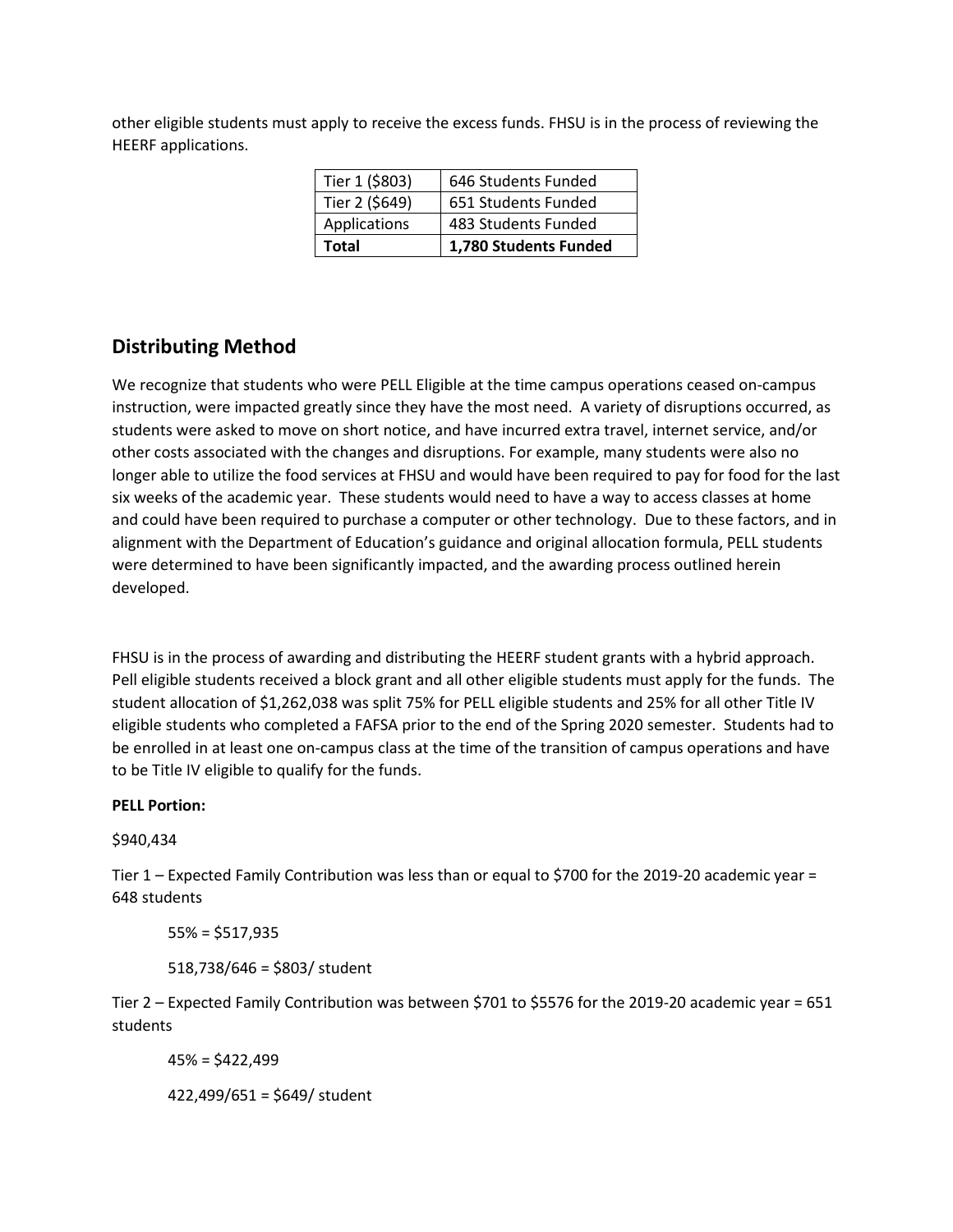#### **All other TIV Portion:**

#### \$321,604

An online form has been created. Students who are not PELL eligible can select items (listed below) that they had to pay for or purchase due to the conversion to online instruction and their move from campus. When the completed application is returned FHSU will assign one of four possible awards (\$100, \$300, \$649, \$803) based on the students need, the costs reported, and the number of applications received. Applicants will be considered on a first-come first-serve process, and when funds are depleted the program will then end. The components are as follows:

Travel/Moving Costs: Food: Utilities: Internet Costs: Computer purchase: Other:

Rent was not included in the list as students who were living on campus were given a prorated refund of housing. These funds could have been used to pay for housing they needed to secure when moving off campus. If they lived off campus at the time of the transition to online, this cost was not a new cost incurred by the student.

Upon disbursement, eligibility will be reviewed again for any students who dropped all classes for the semester at 100% refund. They would not be eligible for the direct grants.

#### **Strengthening Institutions Portion:**

#### \$124,525

The remaining applications from students who were not Pell eligible will be used to award a portion of the Strengthening Institutions funds. When all applications are evaluated and awards have been made, the remaining funds will be used by the University to pay for expenses incurred by the disruption to campus operations.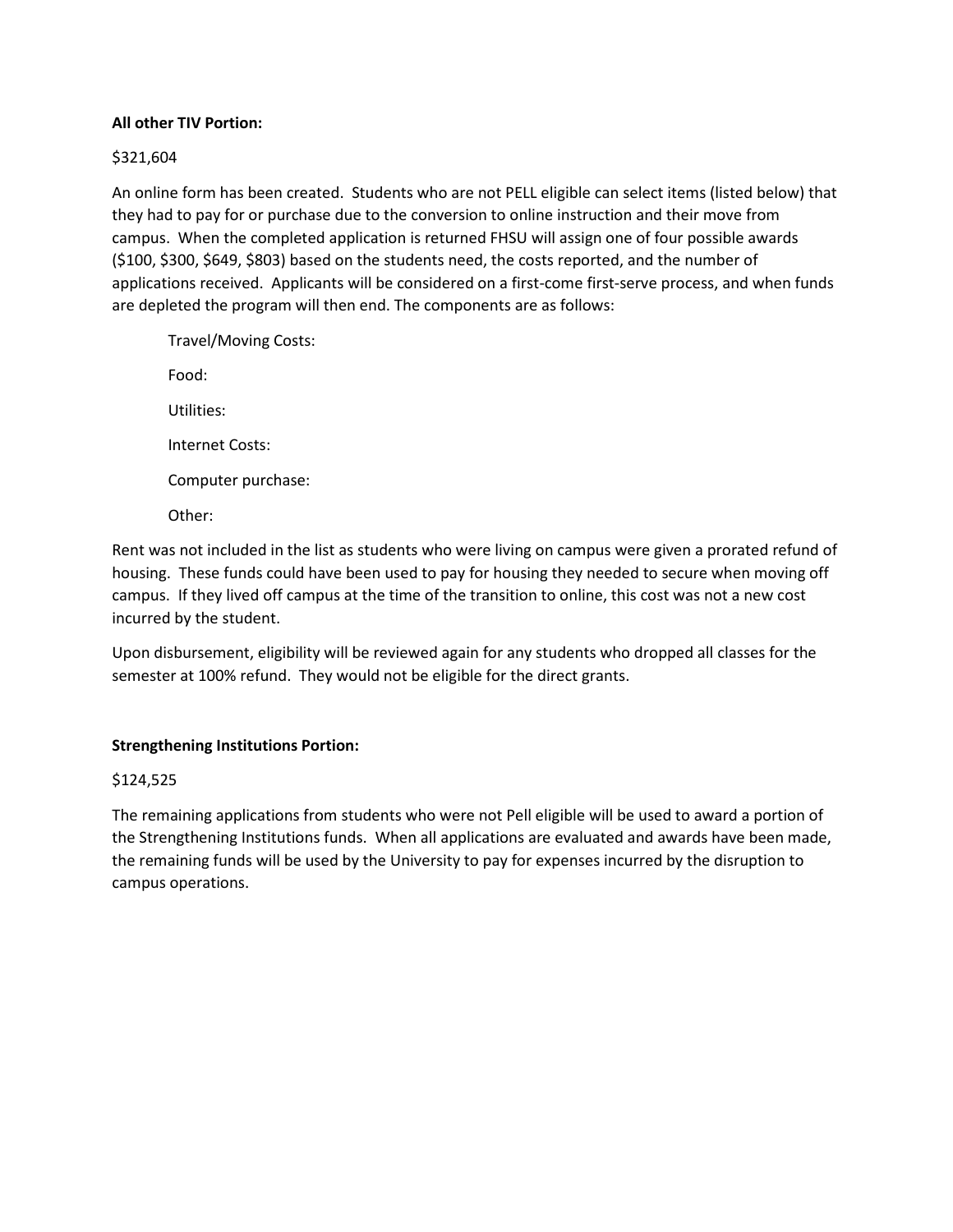

# **Guidance:**

# **Any instructions, directions, or guidance provided by the institution to students concerning the Emergency Financial Aid Grants.**

All eligible students have been notified of the online application by email and on the website. We have also informed students that are Pell eligible by email that they were awarded these funds and are not eligible to apply for additional funds. Additionally, FHSU sent out a social media blast about the funds and The President of FHSU interviewed the Director of Financial Assistance about the funds during a live Facebook event.

## **Webpage:**

<https://fhsu.edu/finaid/cares/index>

# **Application:**

<https://fhsu.edu/finaid/cares/higher-education-emergency-relief-fund-application>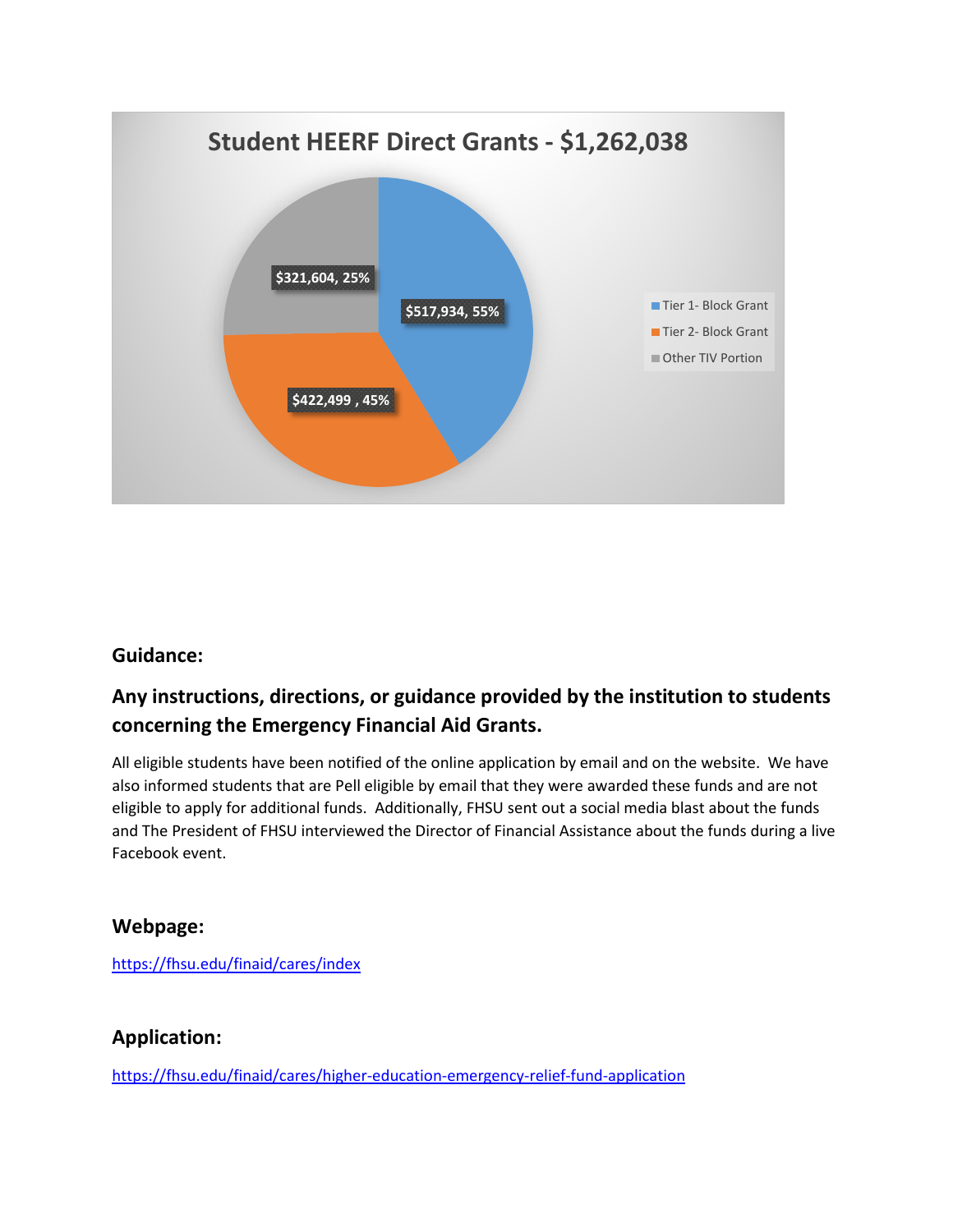## **Email Notice to Pell Eligible Students:**

On March 27, 2020, the Coronavirus Aid, Relief, and Economic Security (CARES) Act was signed into law and the Higher Education Emergency Relief Fund (HEERF) grant was established. As part of this legislation, institutions of higher education were given funds to disburse directly to students to help cover costs that they incurred due to the disruption from on-campus to online instruction. Fort Hays State University's plan of distribution includes distribution to PELL eligible and other Title IV eligible students.

You are receiving this letter as notification that you have been awarded an HEERF direct grant based on your PELL grant status. This grant will be disbursed to you through your student account, using the Valid Refund Option you selected in TigerEnroll/TigerTracks. If you did not select ACH as your Refund Option, a check will be mailed to your permanent address. Current and past due charges cannot be applied to this grant. To view the amount you were awarded you can log into your TigerTracks account under Online Services and choose Financial Aid Eligibility. Because you have received a direct HEERF grant, you are not eligible to apply for the HEERF grant through the application process

By receiving these funds you agree to use these funds to pay for the expenses you incurred due to the disruption of campus operations. These funds will in no way impact financial aid you have already received during the 2019-2020 academic year, and it will not impact your eligibility for future financial aid. If you have any questions, please contact us a[t finaid@fhsu.edu.](mailto:finaid@fhsu.edu)

The HEERF grant will be reported on your 2020 IRS Form 1098-T, Box 5.

# **Email HEERF Grant Need to Apply:**

On March 27, 2020, the Coronavirus Aid, Relief, and Economic Security (CARES) Act was signed into law and the Higher Education Emergency Relief Fund (HEERF) grant was established. As part of this legislation, institutions of higher education were given funds to disburse directly to students to help cover costs that they incurred due to the disruption from on campus to online instruction. Fort Hays State University's plan of distribution includes distribution to PELL eligible and other Title IV eligible students.

You are receiving this email because you may have met general eligible requirements to apply for the HEERF grant, but there is additional paperwork to apply. Here is the link to the application [https://fhsu.edu/finaid/cares/higher-education-emergency-relief-fund-application.](https://fhsu.edu/finaid/cares/higher-education-emergency-relief-fund-application) It will be awarded on a first come first serve basis, and has a limited amount of funding. The committee will notify you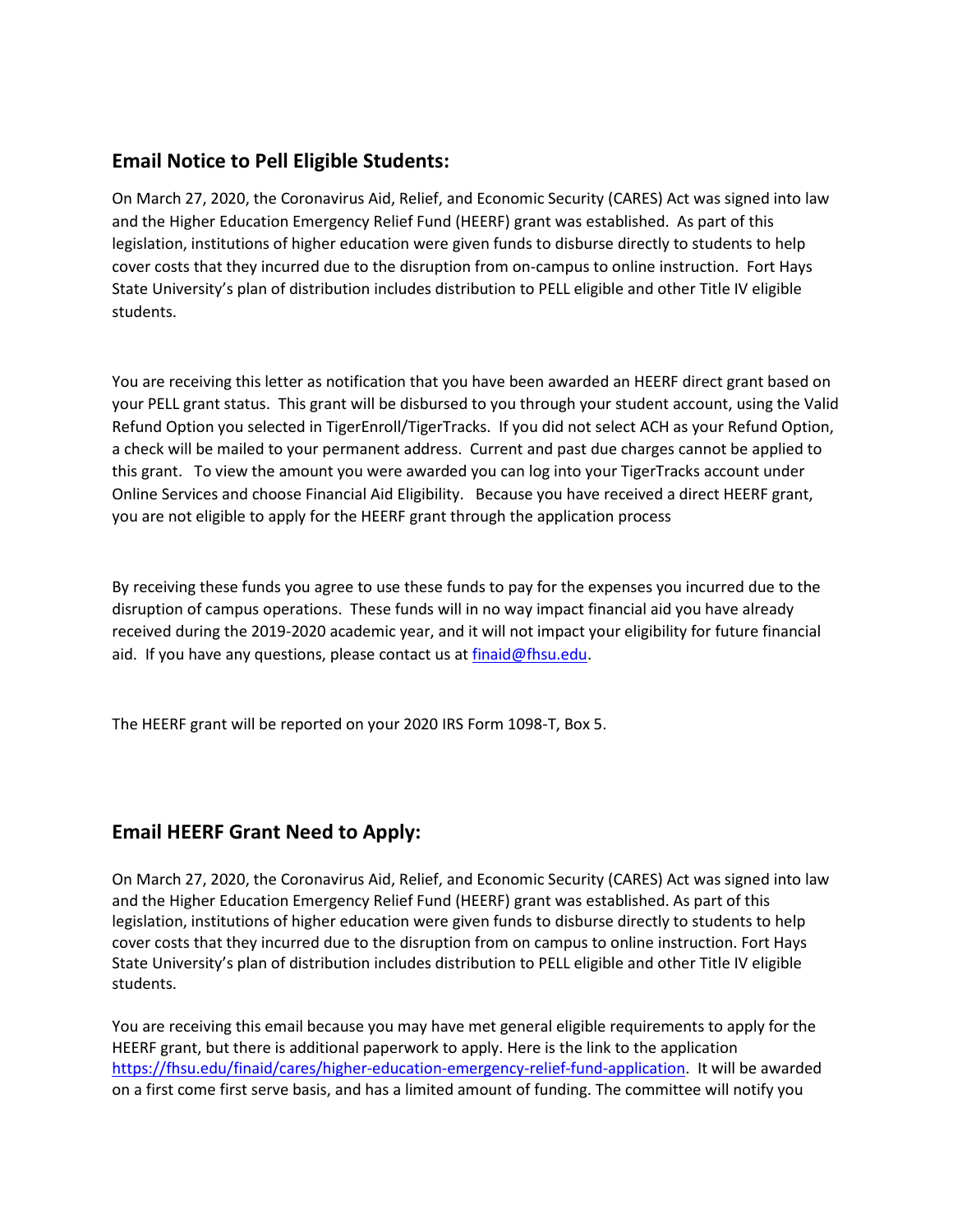once your application has been reviewed. Please allow 2-3 weeks processing time once you have submitted your application.

These funds will in no way impact financial aid you have already received during the 2019-2020 academic year, and it will not impact your eligibility for future financial aid. If you have any questions, please contact us at finaid@fhsu.edu.

The HEERF grant will be reported on your 2020 IRS Form 1098-T, Box 5.

Sincerely,

Financial Assistance Office

## **Email HEERF Grant Awarded:**

On March 27, 2020, the Coronavirus Aid, Relief, and Economic Security (CARES) Act was signed into law and the Higher Education Emergency Relief Fund (HEERF) grant was established. As part of this legislation, institutions of higher education were given funds to disburse directly to students to help cover costs that they incurred due to the disruption from on-campus to online instruction. Fort Hays State University's plan of distribution includes distribution to PELL eligible and other Title IV eligible students.

You are receiving this letter as notification that you have been awarded an HEERF direct grant based on your application request. This grant will be disbursed to you through your student account, using the Valid Refund Option you selected in TigerEnroll/TigerTracks. If you did not select ACH as your Refund Option, a check will be mailed to your permanent address. Current and past due charges cannot be applied to this grant. To view the amount you were awarded you can log into your TigerTracks account under Online Services and choose Financial Aid Eligibility.

By receiving these funds you agree to use these funds to pay for the expenses you incurred due to the disruption of campus operations. These funds will in no way impact financial aid you have already received during the 2019-2020 academic year, and it will not impact your eligibility for future financial aid. If you have any questions, please contact us a[t finaid@fhsu.edu.](mailto:finaid@fhsu.edu)

The HEERF grant will be reported on your 2020 IRS Form 1098-T, Box 5.